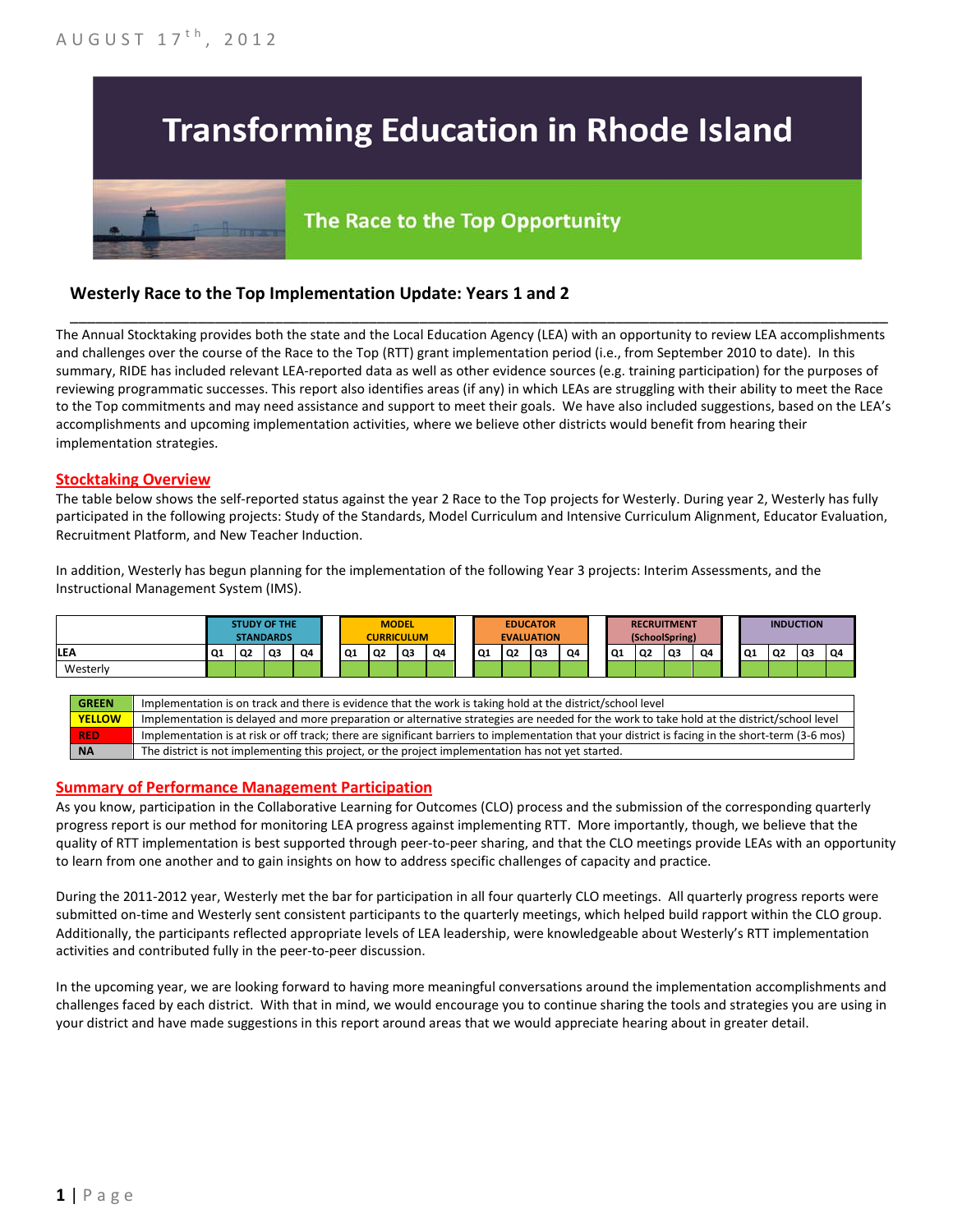#### **System of Support 1: Standards and Curriculum**

As of July 2012, Westerly is on-track against the System of Support 1 year 1 and year 2 commitments and tasks for Race to the Top, reflected in the tables below. Based on the quarterly progress reports submitted by Westerly, we have assessed the district as 'on track', 'delayed' or 'off track/at risk' on each task utilizing the criteria described on page 1 of this report.

| <b>Study of the Standards</b>                                   | Year 1:<br>SY10-11 | Year 2:<br>SY11-12 |  |
|-----------------------------------------------------------------|--------------------|--------------------|--|
| Identify educators to participate in the Study of the Standards | $X^*$              |                    |  |
| Specify names and invite participants                           |                    |                    |  |
| Coordinate schedule with RIDE for all participants              |                    | $\mathbf{\Lambda}$ |  |
| Complete planned educator training                              | Λ                  | $\mathbf{\Lambda}$ |  |

*\*Please note: the 'x' in the above table represents the anticipated completion timeline set by RIDE, not when the district completed the task.*

| Intensive Curriculum Alignment and Model Curriculum Development                                                                                                                                                                                           |  |   | Year 2:<br>SY11-12 |
|-----------------------------------------------------------------------------------------------------------------------------------------------------------------------------------------------------------------------------------------------------------|--|---|--------------------|
| Develop and communicate a multi-year Transition Plan for the Common Core State Standards implementation, including clear<br>expectations for school level transition benchmarks and a plan for developing a curriculum aligned to the CCSS in grades K-12 |  |   | ↗                  |
| Identify opportunities for educators to work collaboratively to deepen understanding of CCSS (e.g. Common Planning Time, grade<br>level team, department meetings, faculty meetings)                                                                      |  |   | ⋏                  |
| Conduct analyses of each core curricula to ensure that each is aligned to standards, guaranteed and viable                                                                                                                                                |  |   |                    |
| ldentify which, if any, curriculum development is needed as well as the method by which curriculum will be developed (i.e. Model<br>Curriculum with the Charles A. Dana Center, through an LEA cohort, or individually)                                   |  | x |                    |
| Create implementation plan, including the identification of aligned resources, to support roll out of new curricula                                                                                                                                       |  | x | χ                  |
| Develop curriculum aligned to the Common Core State Standards, including participation in Dana Center curriculum writing and<br>leadership sessions (if applicable)                                                                                       |  | x | x                  |

Westerly has met the RTT goals around participation in the Study of the Standards professional development (i.e. 4 per building, or 85% of core educators in the district). As noted in Westerly's quarterly progress reports, the district sent the majority of their educators to the ELA and mathematics Study of the Standards sessions. Additionally, the district distributed the Common Core State Standards in hard copy to all educators. Additionally, to increase educator readiness to transition to the common core, Westerly educators have attended supplemental RIDE professional development focusing on text complexity and developing text-dependent questions.

Westerly has made significant progress against implementing a guaranteed and viable curriculum aligned to the new Common Core State Standards. During the 2011-2012 school year, 21 educators and administrators from Westerly worked with several other districts and the Dana Center to create a K-12 mathematics model curriculum. Following each curriculum writing sessions, involved teachers and leaders shared their work with other educators in their building(s) in order to garner feedback and to inform the writing team and leadership decisions. In parallel, the district developed a plan to provide educators with the professional development and resources needed to then implement the new curriculum. Additionally, Westerly received grant-funding from RIDE to work with several other districts during summer 2012 to create resources and lesson plans aligned to a K-12 ELA curriculum.

In their quarterly progress reports, Westerly noted that they have encountered the following challenges around this work:

- Loss of instruction time and teacher availability poses a challenge during the school year.
- Fidelity of implementation
- Loss of administrator time in buildings due to participation in model curriculum development with the Dana Center model.
- Sustainability of funding related to curriculum development

We want to commend Westerly on their collaboration (both in-district and cross-district) around resources and strategies that will deepen educator understanding of the new Common Core State Standards and accelerate the implementation of the new standards at the classroom level. We hope that you will take the opportunity to share the professional development plans and/or curriculum materials you are developing during upcoming meetings, or with all districts through the Instructional Improvement System (IMS).

We look forward to hearing about your progress working collaboratively with the other districts, and on new in-district initiatives, as well as the successes and challenges you encountered along the way, as you (and all districts) begin planning for next steps following the Common Core State Standards alignment.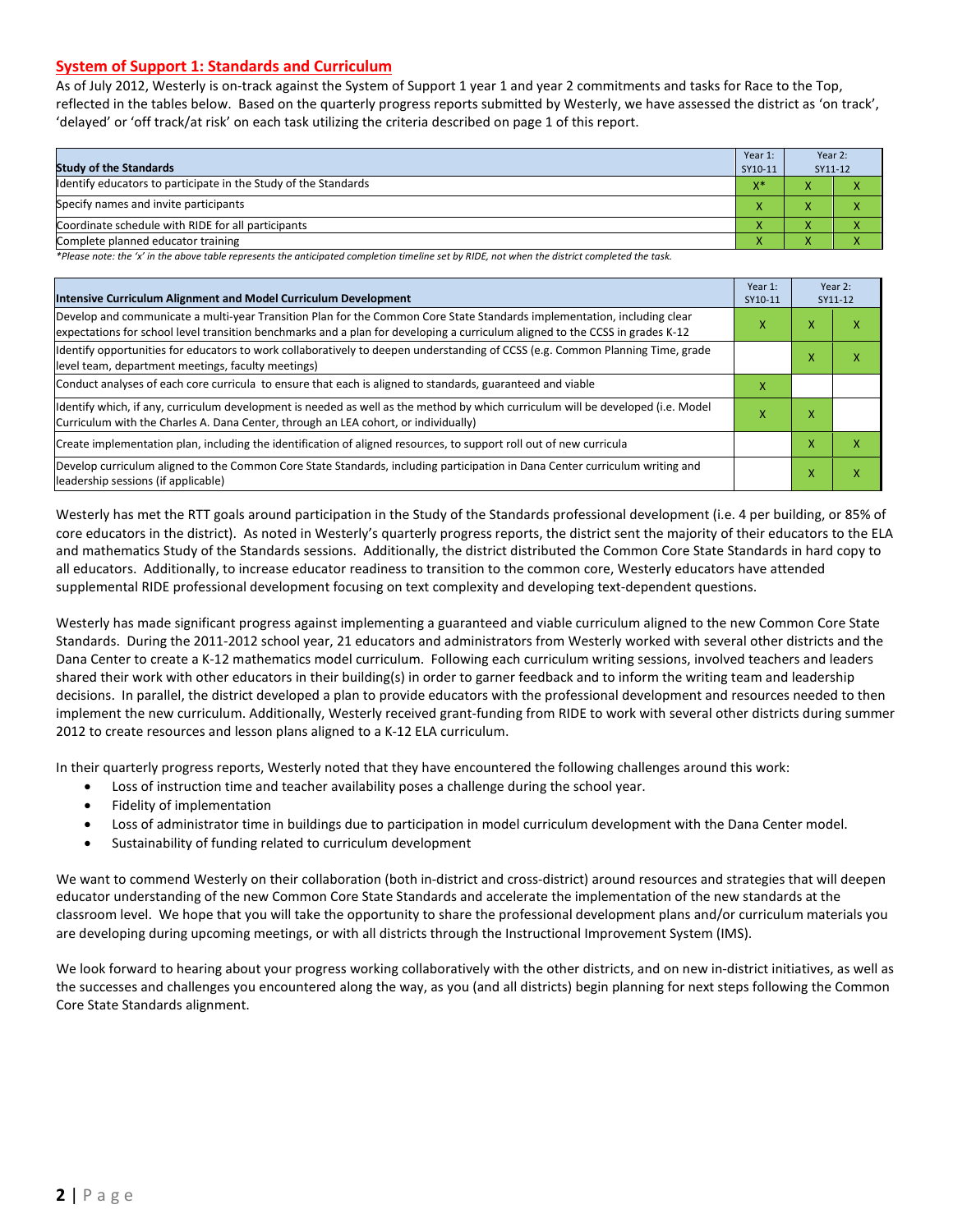#### **System of Support 2: Instructional Improvement Systems**

As of July 2012, Westerly is on-track against the System of Supports 2 year 1 and 2 commitments and tasks for Race to the Top. RIDE wants to thank Westerly for their participation in the 'data use' focus groups, which helped shape RIDE's content development and implementation planning for that project.

Thus far, Westerly has confirmed that they plan to engage school data leadership teams from all district schools in the 'Data Use' professional development series, which starts in August 2012, and the district has confirmed logistics with RIDE for the initial sessions. Westerly has also confirmed that they plan to implement the Interim Assessments in fall 2012, and RIDE anticipates that the district may register for training on the administration and scoring of those assessments. The middle school has chosen to pilot the Formative Assessment professional development modules, and the district will send applicable facilitators to the RIDE facilitator orientation sessions; the remaining schools in the district will participate in the professional development modules during the following school year.

Finally, Westerly has registered for/attended training on the Instructional Management System (IMS) RtI (Exceed) platforms and plans to implement both the RtI and Curriculum platforms.

RIDE would like to remind the district that, in order to prepare for implementation of any of the RTT data systems (including the EPSS and the IMS), some configuration steps may be required by the district points of contact/administrators of those systems (e.g. 'Single Sign-On Administrator'). Additionally, some functionality in the Instructional Management System is dependent upon the timely submission of Teacher-Course-Student data. For questions or concerns, contact the RIDE contact for the applicable system o[r helpdesk@RIDE.ri.gov](mailto:helpdesk@RIDE.ri.gov)

| <b>Instructional Management System (IMS)</b>                                                                                                                                                                                           | Year 1:<br>SY10-11                            |   | Year 2:<br>SY11-12 |
|----------------------------------------------------------------------------------------------------------------------------------------------------------------------------------------------------------------------------------------|-----------------------------------------------|---|--------------------|
| Designate an LEA data steward to support decision making around data collections and systems implementation and to provide input<br>and feedback on data initiatives through designated representatives                                | <b>Identify</b><br><b>LEA Data</b><br>Steward | x |                    |
| Maintain data quality standards of local student information systems and upload local assessment data and program information as<br>required by RIDE in a timely manner                                                                | x                                             | x |                    |
| Review the RIDE IMS Training Plan and develop a multiyear training and implementation plan to provide all educators with access<br>and training on the system                                                                          |                                               |   |                    |
| Based on IMS Training Plan guidance, register and attend training for Administrative Users (i.e. users who will maintain and configure<br>both the Primary IMS and RtI Module) and LEA Trainers (i.e. staff to be trained as trainers) |                                               |   |                    |
| Following RIDE training, LEA Administrative Users and LEA Trainers configure the IMS for educator use and to provide end users with<br>access and training needed to utilize the IMS for daily activities                              |                                               |   |                    |

| 'Data Use' Professional Development                                                                                                                                                                                                                                                     | Year 1:<br>SY10-11 | Year 2:<br>SY11-12 |        |
|-----------------------------------------------------------------------------------------------------------------------------------------------------------------------------------------------------------------------------------------------------------------------------------------|--------------------|--------------------|--------|
| Complete a needs assessment survey indicating the use of and collaboration around data within schools and across the LEA                                                                                                                                                                |                    |                    | ⋏      |
| Based on RIDE implementation plan, determine the timing (i.e. Year 1, Year 2, or staggered across Year 1 and Year 2) of LEA<br>participation in 'Data Use' Professional Development and provide RIDE with the schools that will participate in Year 1 and/or Year 2<br>training cohorts |                    |                    | л      |
| In coordination with RIDE, select 'Data Use' training dates for each cohort of schools, as applicable                                                                                                                                                                                   |                    |                    | Year 1 |
| Identify and provide RIDE with the leadership team members from each school who will participate in the Year 1 and/or Year 2<br>training cohorts, as applicable                                                                                                                         |                    |                    | Year 1 |

*\* Please note that, for this project, 'year 1' refers to cohort 1 taking place during the 2012-2013 school year, and 'year 2' refers to cohort 2 taking place during the 2013-2014 school year.*

| <b>Interim Assessments</b>                                                                                                                                                              | Year 1:<br>SY10-11 | Year 2:<br>SY11-12 |
|-----------------------------------------------------------------------------------------------------------------------------------------------------------------------------------------|--------------------|--------------------|
| Identify method by which all educators will have access to interim assessments                                                                                                          |                    |                    |
| Develop timeline for training of all educators in the use of interim assessments utilizing train-the-trainer model                                                                      |                    |                    |
| Develop protocols or expectations regarding the use of interim assessment to inform instruction including timelines for<br>administration and process for scoring and reporting results |                    |                    |

| <b>Formative Assessment Online Professional Development Modules</b>                                                                                                                                      | Year 1:<br>SY10-11 | Year 2:<br>SY11-12 |
|----------------------------------------------------------------------------------------------------------------------------------------------------------------------------------------------------------|--------------------|--------------------|
| Create multivear plan for implementation of formative assessment PD modules, including the process and timelines by which all<br>educators will participate in the formative assessment training modules |                    |                    |
| Identify facilitators who will support the implementation of formative assessment practices in daily instruction                                                                                         |                    |                    |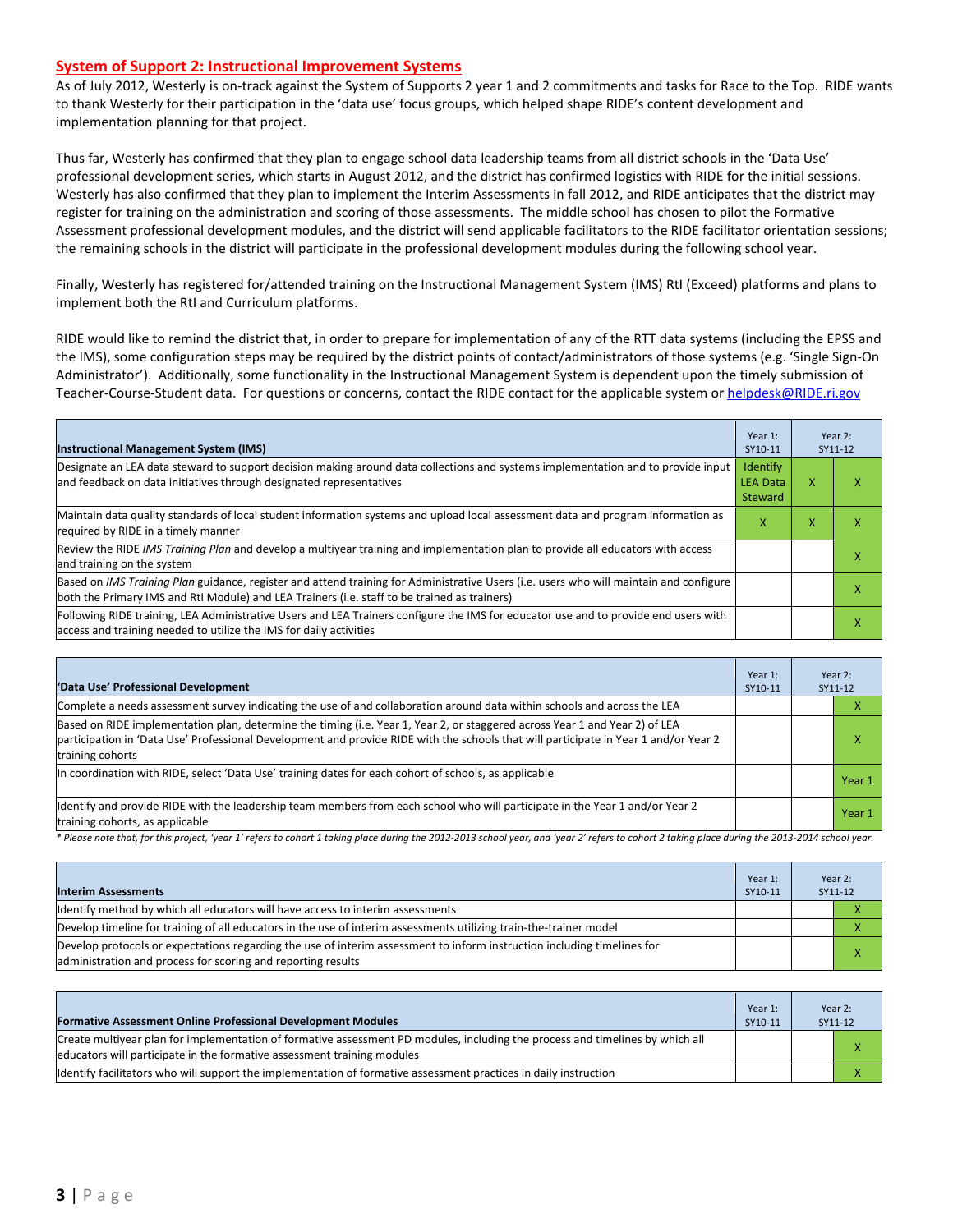#### **System of Support 3: Educator Effectiveness**

As of July 2012, Westerly is on-track against the System of Support 3 year 1 and 2 commitments and tasks for Race to the Top.

| <b>Educator Evaluation</b>                                                                                                                                                                            |   |   | Year 2:<br>SY11-12 |
|-------------------------------------------------------------------------------------------------------------------------------------------------------------------------------------------------------|---|---|--------------------|
| Participate in educator evaluation model design, development and refinement feedback opportunities.                                                                                                   | x | x | x                  |
| Identify District Evaluation Committee members, responsible for monitoring the implementation of the system and providing<br>recommendations to LEA leadership teams.                                 | x |   | x                  |
| Participate in field testing to support RI Model development                                                                                                                                          | X |   |                    |
| Identify individuals who will serve as primary and, if applicable, secondary/complementary evaluators                                                                                                 | X |   | x                  |
| Send all required evaluators to RIDE-provided evaluator training on model; Send evaluators and system administrators to training on<br>the Educator Performance Support System (EPSS) data system     | X | X | X                  |
| Examine LEA Policies and Contracts for Challenges; where applicable, consider memorandums of understanding or contract renewal<br>language which will support district implementation of evaluations. | X | X | X                  |
| Create a plan for the appropriate use of funds to support implementation of educator evaluation system.                                                                                               |   |   | x                  |
| Complete required RI Model components of educators and building administrator evaluations.                                                                                                            |   | X | X                  |
| Submit evaluation data and documentation (e.g. component and summative level ratings, verified rosters); provide other requested<br>linformation to support RIDE research and system improvement.     |   |   | X                  |

Based on their quarterly progress reports, Westerly has implemented all components of the Rhode Island Model for teacher and building administrator evaluations. During the 2011-2012 school year, all educators (including building administrators and support professionals) received evaluations and Westerly has submitted the final summative evaluation ratings to RIDE.

To support implementation of the educator evaluation process, Westerly created a District Evaluation Committee (comprised of teachers, support personnel, principals, central office staff, and union reps) and submitted those names to RIDE. Throughout the year, the District Evaluation Committee examined changes to the RI model and planned dissemination of information and training for staff; the committee also surveyed staff for feedback on the program and its implementation. The district also provided specific guidance for each content area that is aligned and connected to the standards, so that all contributing educators would understand their connection to student growth. Additionally, Westerly building administrators worked with a RIDE-trained Intermediary Service Provider (ISP) to ensure that their observations and Student Learning Objective (SLO) evidence assessments were calibrated.

Westerly attended all evaluation training modules offered by RIDE during the 2011-2012 school year. To deepen teacher engagement and understanding of the process, 32 teacher leaders also attended teacher evaluator module trainings. Currently, Westerly evaluators have registered/attended the summer 2012 evaluator training. Additionally, in preparation for the upcoming school year, administrators met over the summer to work on common SLOs, which will be focused on enhancing educational technology understanding through use of the Educator Performance and Support System (EPSS) as well as the online calibration tool (i.e. the FFTPS).

We want to remind the district that all personnel responsible for evaluating teachers and building administrators must attend Academy training during summer 2012, as well as two half-days of additional professional development taking place over the 2012-2013 school year and online observation practice; personnel responsible for evaluating both teachers and building administrators (e.g., a principal who evaluates teachers and an assistant principal) are only required to attend the *Academy for Personnel Evaluating Teachers*.

In their quarterly progress report, Westerly noted that they have encountered the following challenges around this work:

- Completion of evaluations for all educators by administrators, in addition to evaluation training, was time intensive
- Implementation of multiple initiatives has an impact on building capacity, training, funding, and fidelity of implementation
- Consistent messaging in Module trainings
- Redundancy of goals and evidence in rubric
- Clarifying changes in model with teachers and evaluators

RIDE has appreciated Westerly's collaboration and thought partnership around the development and refinement of educator evaluation processes. In the upcoming CLO meetings, RIDE would encourage district participants to share the structures and processes they put in place to support the evaluation process.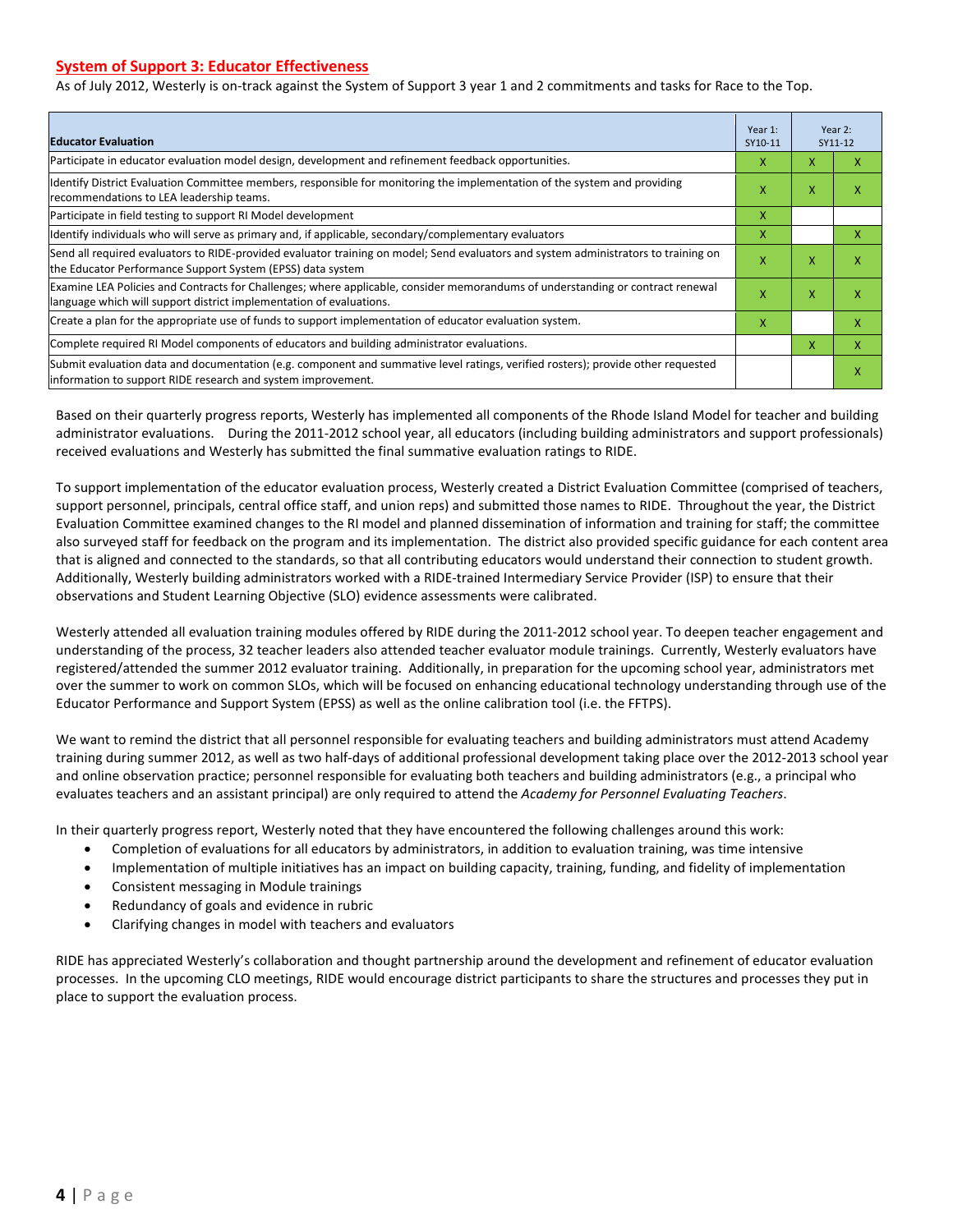#### **System of Support 4: Human Capital Development**

As of July 2012, Westerly is on-track against the System of Support 4 year 1 and 2 commitments and tasks for Race to the Top.

| <b>Recruitment (SchoolSpring)</b>                                                            | Year 1:<br>SY10-11 | Year 2:<br>SY11-12 |
|----------------------------------------------------------------------------------------------|--------------------|--------------------|
| Provide RIDE with feedback on the desired functionality of a state-wide recruitment platform | X                  |                    |
| Attend orientation sessions with selected vendor and train relevant personnel as needed      |                    |                    |
| (Post open positions using the state-wide Recruitment Platform (SchoolSpring)                |                    |                    |

| <b>Beginning Teacher Induction</b>                                                                                                                                            | Year 1:<br>SY10-11 |   | Year 2:<br>SY11-12 |
|-------------------------------------------------------------------------------------------------------------------------------------------------------------------------------|--------------------|---|--------------------|
| Provide RIDE with feedback around the proposed design of the Induction Coach program                                                                                          | х                  |   |                    |
| If applicable, recommend potential Induction Coaches to RIDE                                                                                                                  | х                  |   |                    |
| Review and revise hiring policies, timelines and processes in order to support appropriate and timely projections for anticipated hires<br>requiring induction coach services |                    |   |                    |
| Provide RIDE with list of beginning teachers who will receive Induction Coach support in a timely manner in order to ensure that all<br>beginning teachers have coaching      |                    |   |                    |
| Participate in RIDE-provided information opportunities in order to learn about induction coach program                                                                        |                    | ⋏ |                    |

RIDE would like to commend Westerly for their hard work on developing a human capital management policy adherent to the Basic Education Program (BEP), and is pleased to note that the school committee approved the policy in spring 2012.

In preparation for the 2012-2013 school year, Westerly has continued to utilize the SchoolSpring recruitment platform to recruit for open positions. Because the district anticipates a high number of vacancies in the upcoming school year, Westerly has also used SchoolSpring to pro-actively review job descriptions and pursue early options.

During the 2011-2012 school year, Westerly had 3 beginning teachers which were supported by RIDE induction coaches. This was supplemented by the district's local contractual mentoring program. In order to help all principals understand the impact of the induction program, a new teacher and induction coach spoke to all principals at one of their meetings and shared their experience throughout the year. This helped prepare new principals to engage in the program during the upcoming year. Overall, the district received positive feedback from this year's participants, and district staff members have applied for RIDE-trained induction coach positions for the upcoming year.

In their quarterly progress report, Westerly noted that they have encountered the following challenges around this work:

- Potential financial challenge around teacher recruiting platform
- Fiscal sustainability/viability for maintaining an Induction Coach model after RTT funds are depleted

In the upcoming CLO sessions, RIDE looks forward to engaging in a deeper conversation around the revisions that Westerly and other LEAs have made to their hiring policies, timelines and processes in order to support broader human capital initiatives including recruitment of highly qualified and diverse candidates and providing data-driven induction support to beginning teachers.

The contents of this report were developed under a Race to the Top grant from the U.S. Department of Education. However, those contents do not necessarily represent the policy of the U.S. Department of Education, and you should not assume endorsement by the Federal Government.